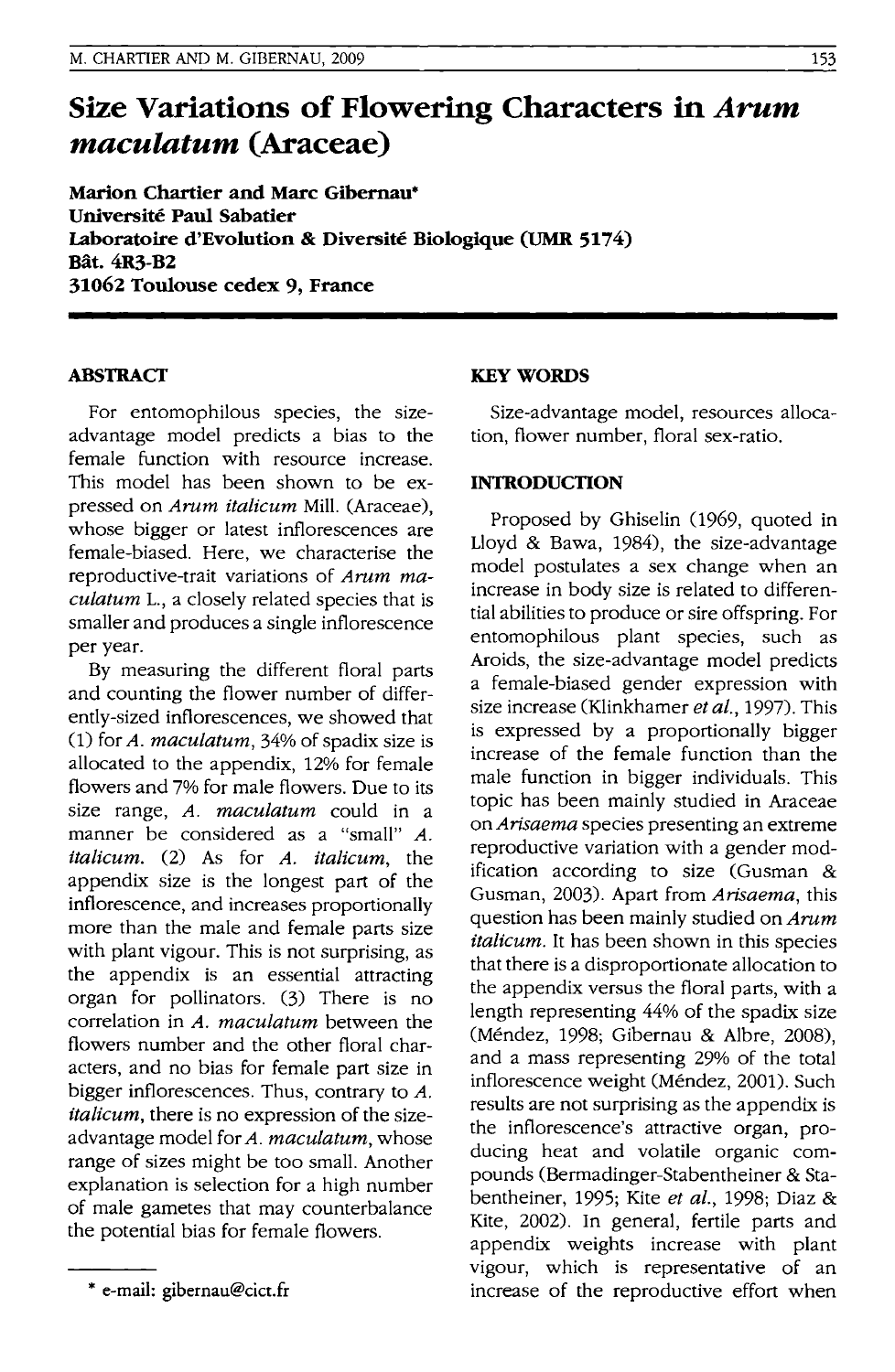resources become more abundant (Méndez, 1998; Gibernau & Albre, 2008). In Spanish *A. italicum*, Méndez (2001) showed that the mass allocated to male flowers increases proportionally more than for female flowers with increase in the inflorescence's weight, which is in contradiction with the size-advantage model prediction. However, the same author (1998) found no significant difference between the proportional increase of male and female flower number with spadix size increase. On the contrary, in the South of France, Gibernau & Albre (2008) found that the female flower number increased proportionally more than male flowers with spadix size increase in *A. italicum,* showing that a bias to female parts can exist, which is in accordance to the size-advantage model. Thus, *A. italicum* floral sex ratio, which is male-biased (mean  $=$  .74). decreases with spadix size increase (Gibernau & Albre, 2008). Furthermore, the sex ratio from the last inflorescences (which are smaller) tends to be female-biased (Méndez, 1998) which is also in accordance with the sized-advantage model, as the more vigorous plants are the ones able to produce up to three inflorescences per year. Then, when considering the floral parts size and mass variations, the resources allocation in *A. italicum* seems to be different for female parts, for which an increase in size would rather be due to an increase in flower size, than it is for male parts, for which an increase in size may likely be due to an increase of flower number (Mendez, 2001; Gibernau & Albre, 2008).

Here, we study the floral variations and the expression of the size-advantage model of *Arum maculatum* (L.). Its flowering cycle is protogynous; female flowers being receptive before stamens release the pollen. *Arum maculatum* is pollinated by deceived diptera attracted by the floral odour mimicking the odour of their ovipositing site (sapromyophily) (Gibernau *et al.,* 2004). The deceiving odour is produced by a sterile organ situated at the apex of the inflorescence called the appendix. *Arum maculatum* is mainly pollinated by one diptera species, the midge *Psychoda phalaenoides* whereas *A. italicum* is pollinated by several diptera species (Lack & Diaz, 1991; Diaz & Kite, 2002; Albre *et al.,*  2003). In a way, we can consider from a pollination point of view that *A. maculatum* may be a "specialist" and *A. italicum*  rather an "opportunist" species. Another difference is that mature plants of *Arum maculatum* generally produce only one inflorescence whereas mature *Arum italicum* produce an average of two inflorescences (Albre & Gibernau, 2008).

The aim of this paper is to document the reproductive characters of *Arum maculatum* in three different French populations, and to characterize its allocation strategy. Does *A. maculatum,*  which produces a single inflorescence per year, express the size-advantage model for big inflorescences? Does its higher pollinator-specificity result in a different resource allocation in terms of the relative appendix size or the numbers of fertile flowers?

# **MATERIALS AND METHODS**

34 inflorescences of *Arum maculatum* L. were collected during the spring of 2008 in 3 populations situated in Bagneres-de-Bigorre (Midi-Pyrénées, France), La Loubatiere (Languedoc-RoussilIon, France) and Smarves (Poitou-Charentes, France). The inflorescences were collected before the release of pollen and preserved in 70% alcohol.

The lengths of the different parts of the spadix, i.e. fertile male and female zones and appendix, were measured with a digital calliper. Moreover, male and female flowers per inflorescence were counted on 13 inflorescences.

Data analyses consisting of linear regressions, Shapiro tests, Bartlett tests, ANCOVA (for differences between regression slopes), as well as a Kruskal-Wallis test followed by a multiple comparison test (for inter populations differences of floral part sizes) were performed using R 2.5.1 (2007) software. Codes are available from M. Chartier.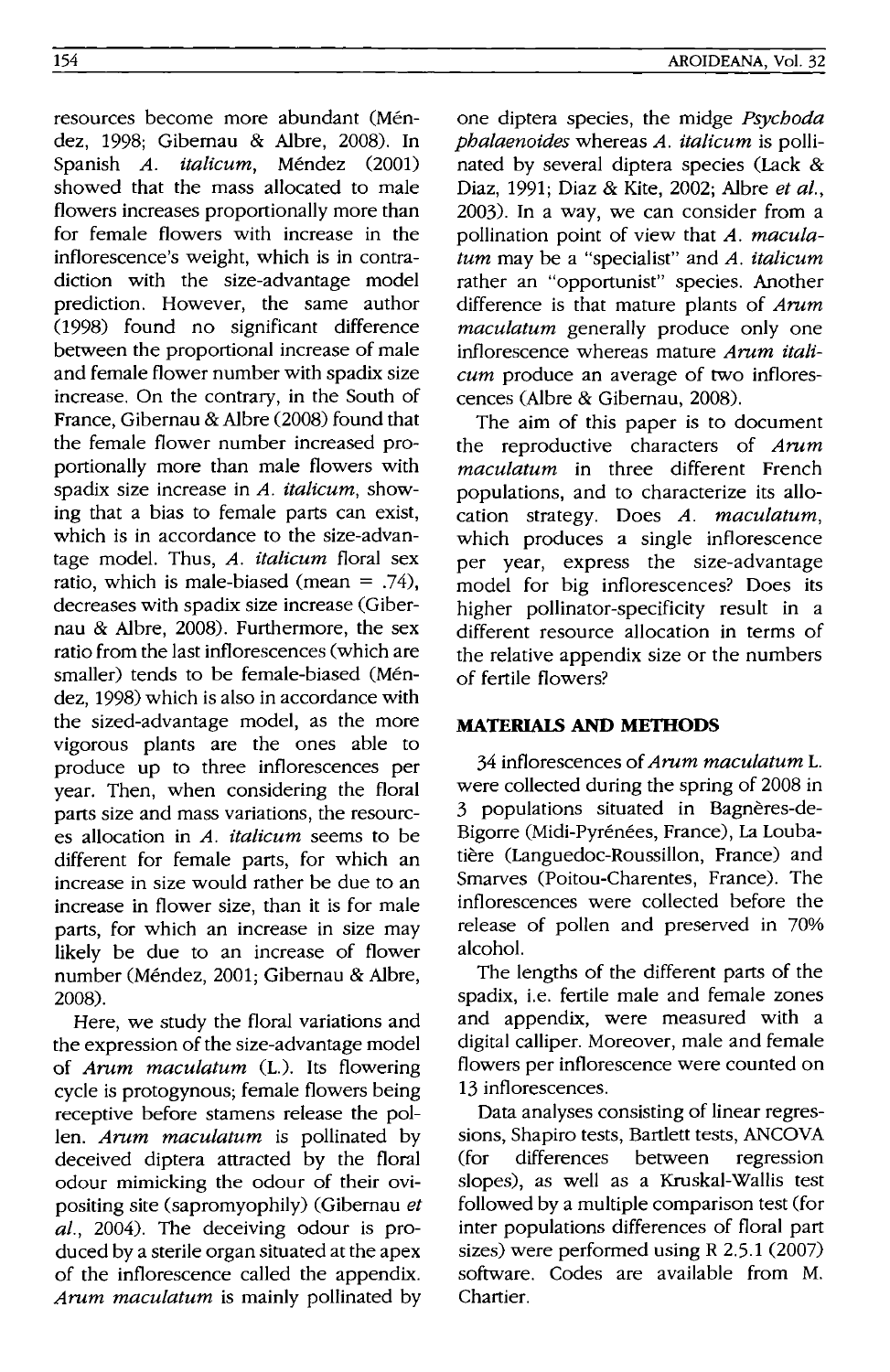## **RESULTS**

#### **Morphology**

The mean sizes of the different parts of the inflorescences are shown in Table 1. The appendix appears to be the most important part of the inflorescence, representing  $33.8 \pm 5.4\%$  of the total spadix length. The fertile parts are shorter than the appendix representing  $11.9 \pm 1.9\%$  of the total spadix length for the female zone and  $7.2 \pm .9\%$  for the male zone (Table 1). Moreover, the female zone appears to be 1.6 times longer than the male zone. The inflorescences from the population of Bagneres-de-Bigorre appear to be longer than in the two other populations (Table 1). Zone lengths are significantly different between populations only for the male part  $(X_{2,34}^2 = 7.07)$ ,  $df = 2$ ,  $P = .03$ ), Bagnère-de-Bigorre having significantly longer male zone length than Smarves ( $P < .05$ ).

The mean numbers of male and female flowers are shown in Table 2. Here again, in the population of Bagnères-de-Bigorre, inflorescences seems to have more flowers than in the two other populations. But inflorescence numbers per population are too low to test for any difference between populations.

## **Intra-plant relationships**

The three measured floral zones sizes were positively correlated with the spadix size, which is logical due to the autocorrelation of these traits (Fig. 1). The appendix length increases proportionally more  $(slope = .5)$  than the male  $(slope = .06)$ and female zone lengths (slope= .07). Surprisingly, male and female zone size slopes are not significantly different  $(F<sub>1-32</sub>)$  $=$  .11, P $=$  .75) i.e. both parts seem to increase in the same proportions with the spadix size (Fig. 1).

The numbers of male and female flowers are not significantly correlated with spadix length (Fig. 2) but are significantly different, with a male-biased sex ratio (mean sex ratio  $= .75$ ).

|                                                        | Table 1. Reproductive morphological measures in millimetres (mean $\pm$ SD) and percentages (mean $\pm$ SD) against total |                |                 |                |                                                                                                 |                |
|--------------------------------------------------------|---------------------------------------------------------------------------------------------------------------------------|----------------|-----------------|----------------|-------------------------------------------------------------------------------------------------|----------------|
|                                                        | spadix length of Arum maculatum inflorescences collected in 3 French populations at La Loubatière, Bagnères-de-Bigorre    |                |                 |                |                                                                                                 |                |
| (BB) and Smarves. The sum                              |                                                                                                                           |                |                 |                | of the lengths and percentages of the appendix, the female zone and the male zone are not equal |                |
| to the spadix length and p<br>measured inflorescences. |                                                                                                                           |                |                 |                | percentage, as the appendix stipe and the two sterile zones were not measured. $N = number$ of  |                |
|                                                        | a Loubatière (N=9)                                                                                                        |                | BB (N=19)       |                | Smarves (N=6)                                                                                   |                |
| Zone                                                   | h(mm)<br>Lengtl                                                                                                           |                | Length (mm)     |                | Length (mm)                                                                                     | ×              |
| Spadix                                                 | $68.6 \pm 7.8$                                                                                                            | 00I            | $75.7 \pm 11.0$ | 100            | $67.3 \pm 14.6$                                                                                 | 00             |
| Appendix                                               | $+5.7$<br>$\overline{211}$                                                                                                | $30.4 \pm 5.2$ | $27.2 \pm 6.2$  | $35.8 \pm 5.1$ | $22.4 \pm 7.3$                                                                                  | $32.7 \pm 4.1$ |
| Female zone                                            | $\frac{15}{11}$<br>$\frac{2}{8}$                                                                                          | $12.0 \pm 2.0$ | $8.6 \pm 1.4$   | $11.4 \pm 1.7$ | $8.6 \pm 1.8$                                                                                   | $13.0 \pm 2.3$ |
| Male zone                                              | $\frac{4}{1}$<br>4.9                                                                                                      | $7.2 \pm 9$    | $5.5 \pm 1.1$   | $7.3 \pm .8$   | 4.6 ± .4                                                                                        | 7.0 $\pm$ 1.1  |
|                                                        |                                                                                                                           |                |                 |                |                                                                                                 |                |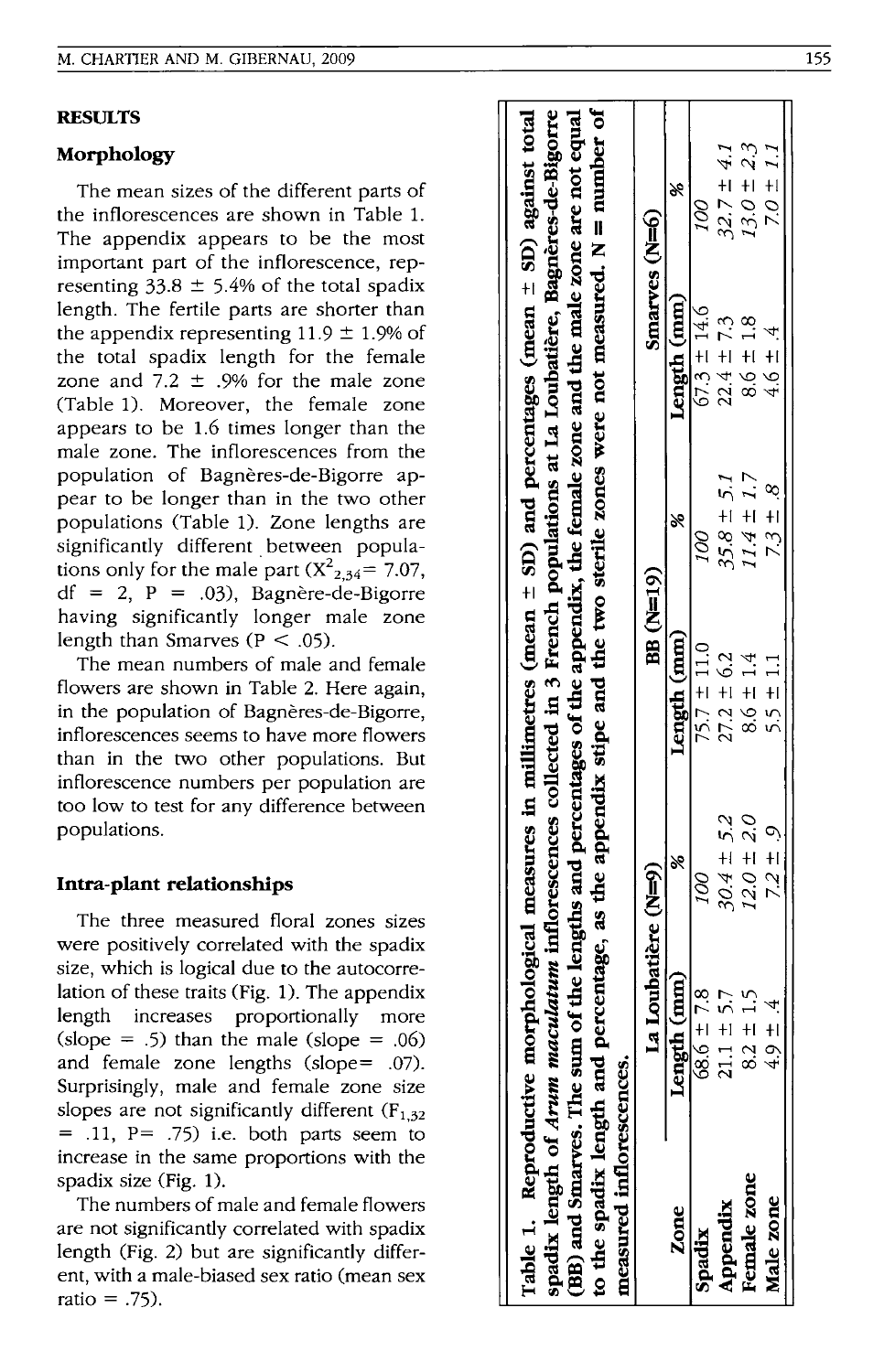| IADIC 21 ROMA RUMANCO VI MAC ANO ICAMIC ILVIICIO VI III <i>wii INDUMNINI</i> I<br>inflorescences at La Loubatière, Bagnères-de-Bigorre (BB) and Smarves. $N =$<br>number of inflorescences measured. |                  |                  |                 |  |  |
|------------------------------------------------------------------------------------------------------------------------------------------------------------------------------------------------------|------------------|------------------|-----------------|--|--|
|                                                                                                                                                                                                      | Loubatière (N=5) | $BB(N=5)$        | Smarves $(N=3)$ |  |  |
| Female flower number                                                                                                                                                                                 | $26.8 \pm 5.8$   | $37.6 \pm 13.1$  | $27.3 \pm 5.5$  |  |  |
| Male flower number                                                                                                                                                                                   | $88.0 \pm 19.3$  | $128.6 \pm 65.5$ | $74.7 \pm 19.1$ |  |  |

**Table 2. Mean numbers of male and female flowers of** *Arum maculatum* 

#### **DISCUSSION**

An important part of the spadix size of A. *maculatum* (34%) was found to be allocated to the appendix, against 11.9% for female part and 7.2% for male part. Moreover, the appendix size increases proportionally more than fertile zones lengths (Fig. 1). This pattern is similar for *A. italicum,* whose appendix represents 44% of the spadix size, against 16.5% for the female part and 6% for the male part (Gibernau & Albre, 2008). However, a



Figure 1. Relationships between the lengths of the spadix and the appendix, the male flower zone, and the female flower zone. Each of the measured parts increases with spadix length (appendix:  $R^2$ <br>= .72,  $F_{1,32}$  = 79.99,  $P < 10^{-9}$ ; female zone:  $R^2 = .24$ ,  $F_{1,32} = 11.45$ ,  $P < 10^{-2}$ ; male zone:  $R^2 = .53$ ,  $F_{1,32} = 37.81$ , P <  $10^{-6}$ ). Female and male zone increase in the same proportions (slopes are not significantly different:  $F_{1,32}$  = .11, P =.75). The slope of the appendix regression is higher than for the other zones  $(F_{2,96} = 18.5, P < 10^{-5}).$ 

mean of 53% of spadix size is allocated to appendix and fertile zones for *A. maculatum,* against 67% for *A. italicum.* This difference can be explained by the fact that *A. maculatum* is on average smaller than *A. italicum,* with a mean *A. maculatum*  spadix size of 64 mm (range 47-75) against 102 mm (range 52-181) in *A. italicum*  (Gibernau & Albre, 2008). Then, the size range of *A. maculatum* seems to correspond to the smallest size range of A. *italicum,* and *A. maculatum* could be considered as a "small" *A. italicum.* Another explanation is that there may be a morphological constraint on the sterile flowers (as part of the floral trap) and stipe (as inflorescence sustaining organ) for their minimal sizes. Thus, there might be a threshold below which the stipe and the sterile flower can't be decreased without affecting the reproductive success.



Figure 2. Relationship between the length of the spadix and the male and female flower number. No significant correlation was found (male:  $F_{1,11} = .03$ ,  $P = .86$ ; female:  $F_{1,11} = .07$ ,  $P = .80$ ).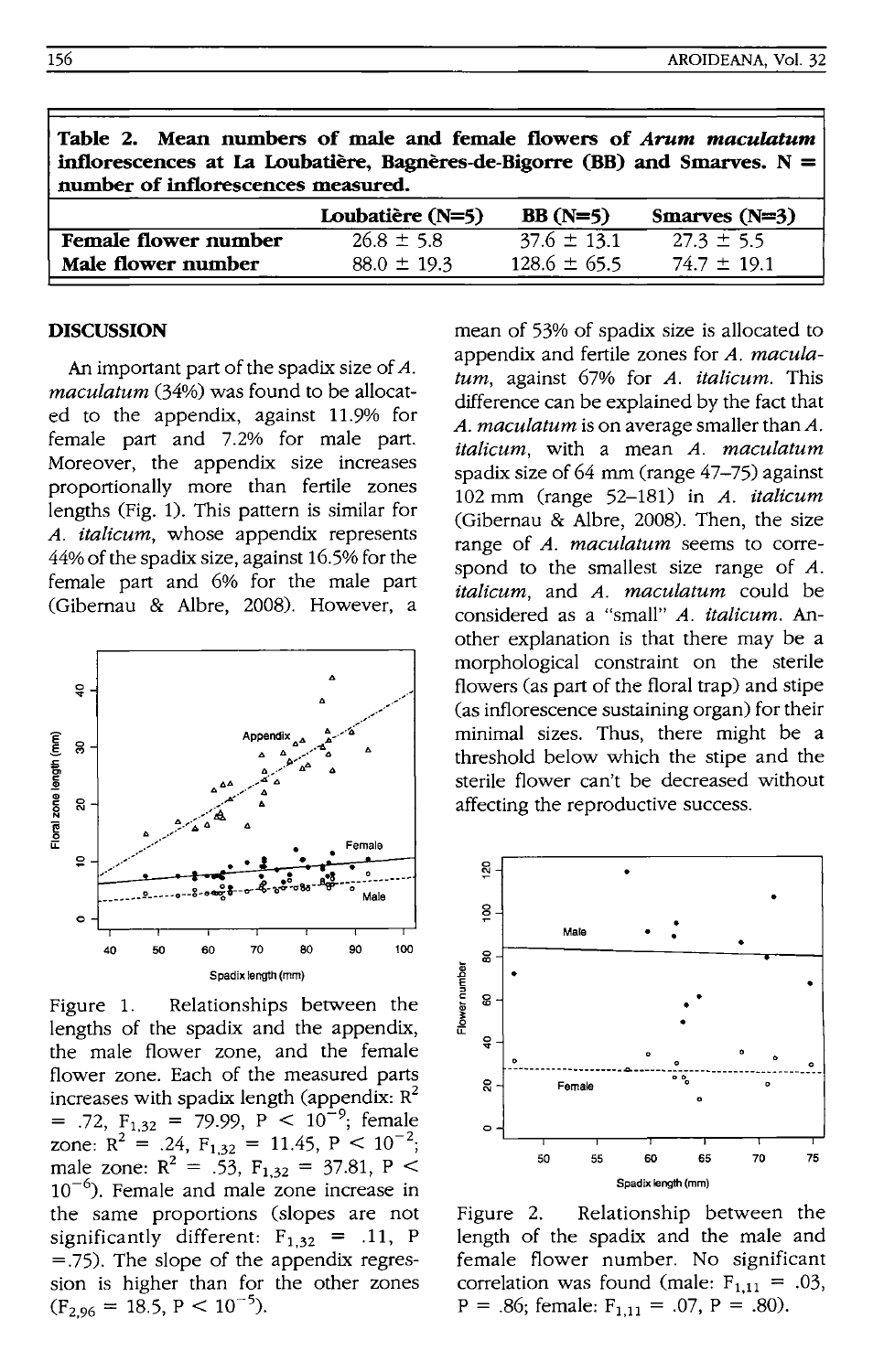For both species, the appendix constitutes the biggest spadix part. The appendix is crucial for pollination achievement as it attracts insects by heating and producing volatiles organic compounds (Bermadinger-Stabentheiner & Stabentheiner, 1995; Kite *et al.,* 1998; Diaz & Kite, 2002; A1bre & Gibernau, 2003), especially for these Arum species, which are obligatory allogamous (Lack & Diaz, 1991; Albre *et al., 2003).*  Thus, the more important investment made by the plant when more resources are available concerns the pollinator attraction function. In A. *italicum,* it has been shown that appendix length was positively correlated with the number of insects caught by the inflorescence (Méndez & Obeso, 1992), which is likely also to occur in A. *maculatum.* For *A. maculatum,* one single *Psychoda phalaenoides* is supposed to be sufficient to ensure fructification, but more pollinators might be necessary for *A. italicum,* that bears 2.4 times more flowers and produces 4.6 times more seeds (Lack & Diaz, 1991; Albre & Gibernau, 2008). In both cases, it seems that attracting a great number of pollinators increases the chances (1) to ensure efficient pollen dispersal, (2) to attract at least one pollinator bearing fresh allogamous pollen (Lack & Diaz, 1991; A1bre *et al., 2003).* 

Male and female parts sizes increase proportionally with spadix size for *A. maculatum,* traducing a reproductive effort when more resources are available, even when pooling different populations. However, their male and female flower number is not significantly correlated to spadix size. Thus, an increase of these parts may be due to an increase of flowers sizes for both genders, which is different than for *A. italicum,* whose male part size increase is more due to an increase of the flower number (Gibernau & Albre, 2008). Considering the small size range of *A. maculatum,*  an increase of the flower number with spadix increase might be more costly than an increase of the size and number of gametes. On the contrary, reducing too much the flower number may compromise the reproductive success. This may explain the absence of correlation between the

flower number and the spadix size. Another explanation is that we masked any relationship by pooling inflorescences from several populations. This has to be tested by measuring the flowers size and gamete number against the spadix size in A. *maculatum* and A. *italicum* from a broader sampling in the same populations.

The expression of the size-advantage model in *A. italicum* results in a proportionally bigger increase of the female part vs. male part sizes with the spadix length increase (Gibernau & Albre, 2008) and in a bias to female part in the last inflorescence (Mendez, 1998). On the contrary, A. *maculatum,* which produces a single inflorescence per year, doesn't show any expression of the size-advantage model. We found no difference between the increase of the female and male part size against the spadix size increase, and no correlation between the floral sex-ratio and any other floral character. This can be explained by the combination of different factors. (1) The range of spadix sizes of this species may be too small to see the expression of the model. It has been shown on *A. italicum* that plant size, and *a fortiori*  spadix sizes are dependent on bulb size (Méndez & Obeso, 1993). The sizes of  $A$ . *maculatum* represent the lower range of size distribution of *A. italicum,* and its mean sex-ratio  $(.74)$  corresponds to A. *italicum* smallest inflorescences sex-ratio (.75) (Gibernau & Albre, 2008). In fact, A. *maculatum* inflorescences appear to be equivalent (in terms of floral number and sex-ratio) to small A. *italicum.* The resources the bulbs of *A. maculatum* can accumulate might be limited, leading to a constraint on the maximal inflorescence size the plant can produce without affecting its seed survival and/or production capacity. (2) In the studied populations, A. *maculatum* attracted 2 to 10 times more pollinators than *A. italicum* (data non published), so pollinators might not be a limiting factor. A greater pollen dispersion and selection for a big number of male gametes (i.e. male flowers) may counterbalance the potential bias for female flowers.